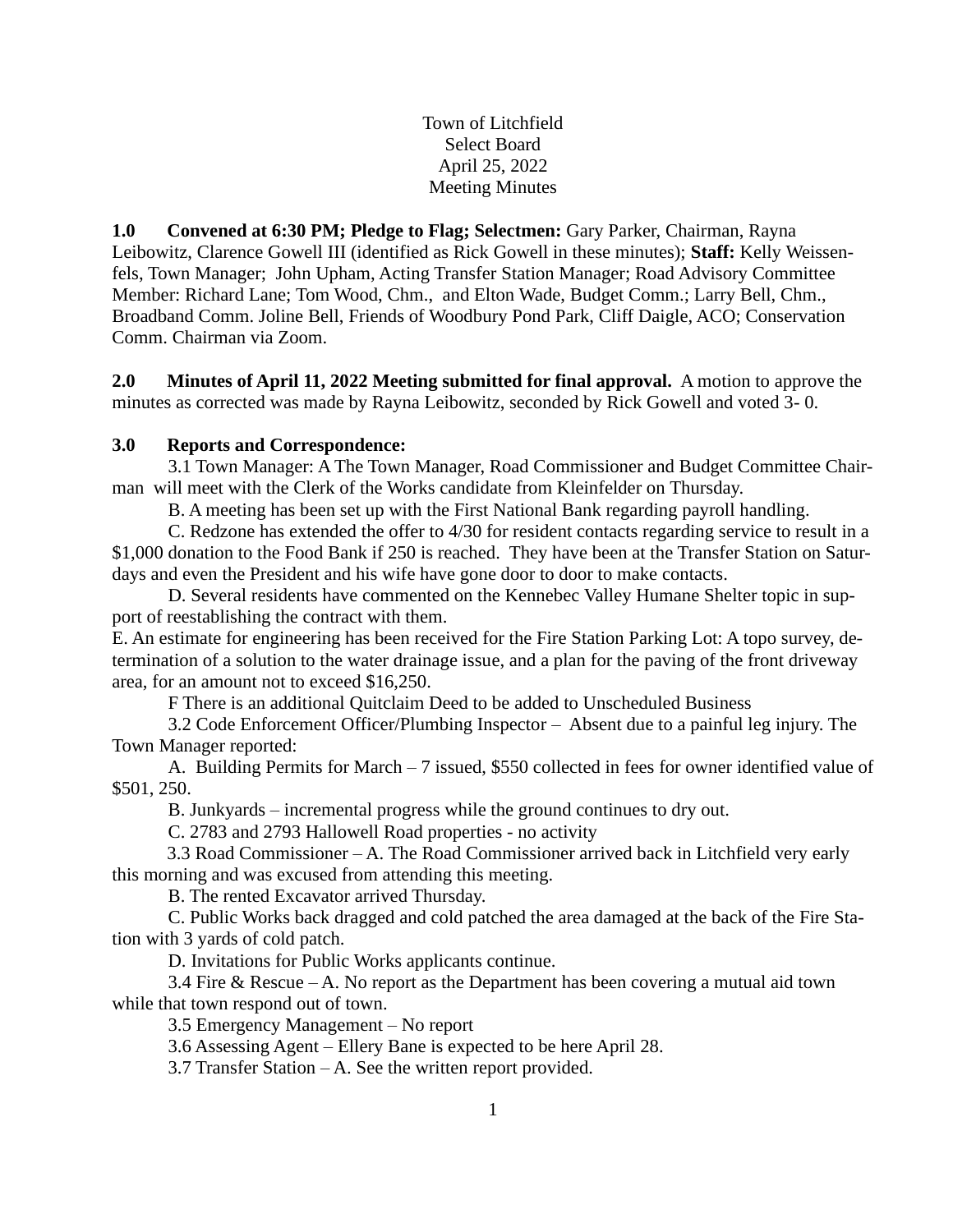3.8 Broadband Committee – A. Redzone has been actively soliciting interest in their product. They expect to be testing in May and installing in June. An additional program is being offered with 200 down and 50 up for the same price.

B. A special event is scheduled for May 24 at Doolin's.

C. They will be turning on the South Monmouth and WCBB towers first to provide the most coverage. They are looking for a few repeater locations and will be contacting private landowners as required.

3.9 Other Town Committees –The Volunteer Committee known as Friends of Woodbury Park, Joline Bell, Organizer, advised there will be 2 dates for clean-up and oak tree trimming on May 14 and 21. All volunteers are welcome. Bring your own tools. Funding for some things might be needed including gravel around the fire pits and maybe some ditching before June 15.

Conservation Comm: They held a Scavenger Hunt at Community Park for Earth Day that was well attended.

Budget Comm.: A Budget Workshop will be held with the Select Board on Tuesday at 3:00 PM. The RSU #4 passed a school budget. Litchfield's additional cost will be \$509,000. A final meeting is scheduled for May 18 and additional costs may be proposed at that time resulting in even higher costs for Litchfield. The Budget Comm. is looking for a summary to be made available to Litchfield residents.

The Kennebec County budget is expected to be 2% higher than last year. The Town needs to get specific information from the County to put into our budget.

The final budget for Litchfield will be finalized in early May.

#### **4.0 Scheduled Business**

4.1 CEO Assessment of Pending Housing Legislation – In Steve's absence, Gary Parker, Chairman, advised the legislation intends to increase housing by over-ruling local ordinances and eliminating local controls.

4.2 Presentation by Friends of Cobbossee Watershed – Tony Pied – A request was made for Litchfield to support increased courtesy boat inspections for Cobbossee Lake. Already three different non-native invasive plant species have been found. It is important to control those and prevent other introductions as well as prevent plants being taken from Cobbossee to other lakes. Water inspections will be done to survey vulnerable areas. The Diver Assisted Suction Harvester (DASH boat), removed plants from Horseshoe and Pleasant Ponds. Property owners need education on proper removal. Bill Keltyka and Jim Adams advised an active fund-raising effort is being made to increase control efforts. They do about 1100 inspections and find variable leaf milfoil leaving the Thoroughfare boat landing frequently. Each speaker emphasized the importance of controlling the spread of these plants to maintain the value of the area lakes.

4.3 Capital Improvement Plan – new format preview – The Town Manager showed the format of the new and improved Capital Improvement Plan which allows for embedded information to be more readily available.

4.4 Quitclaim Deed, R03, Lot 105F (correction of missed discharge from 2016) Property of Willard Flaherty. A title search identified the lien discharge from 2016 was paid but was never recorded. A motion to approve the Quitclaim Deed was made by Rayna Leibowitz, seconded by Rick Gowell and voted  $3 - 0$ .

4.5 Quitclaim Deed, R06, Lot 030 (correction of missed discharge 1968) Property of Donald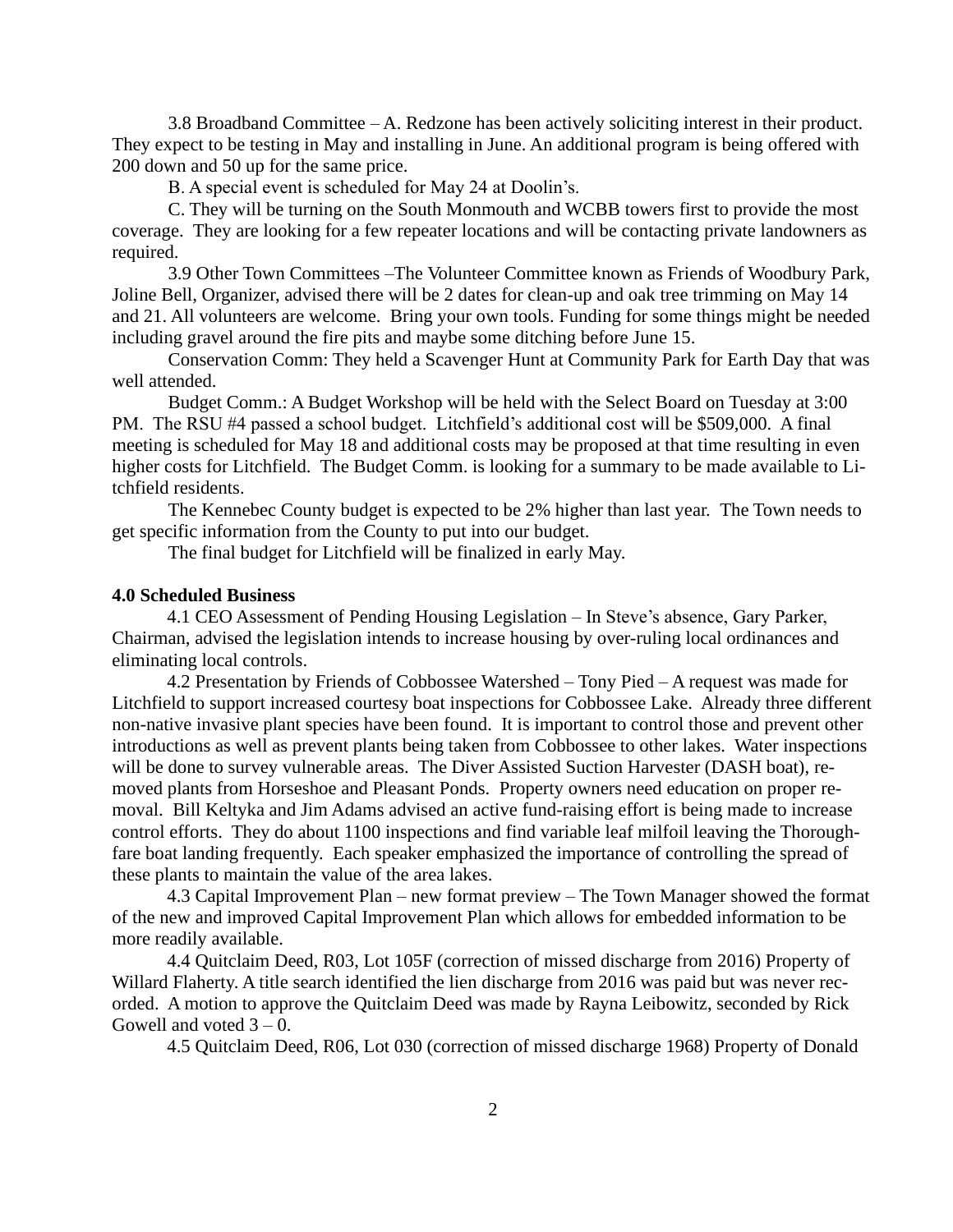K. Vannah, Sr. A title search identified the lien discharge from 1968 was paid but was never recorded. A motion to approve the Quitclaim Deed was made by Rayna Leibowitz, seconded by Rick Gowell and voted  $3 - 0$ .

### **5.0 Unscheduled Business**

5.1 Quitclaim Deeds, R03, Lot 088A, Mark and Carmen Lemay Property, 3 years, same owners. A motion to approve the Quitclaim deeds for 3 years, 2015, 2016, 2018 was made by Rayna Leibowitz, seconded by Rick Gowell and voted  $3 - 0$ .

5.2 A request for permission for Food Bank Building Fund Donation Solicitation in the Lobby was made by Rayna Leibowitz. A motion to approve it was made by Rick Gowell, seconded by Gary Parker and voted  $2 - 0 - 1$  (Leibowitz abstained).

### **7.0 Warrants**

7.1 Town Warrant # 27 for \$64,094.10, A motion to approve the Warrant #27 for \$ 64,094.10 was made by Rayna Leibowitz, seconded by Gary Parker and voted  $2-0-1$  (Gowell Abstained as he had not reviewed the documents.) \$49,700 of this total is for the prefabricated bridge for the Dead River Road stream crossing grant project.

7.2 Town Payroll # 21 for \$22,425.26 A motion to approve the Payroll #21 for \$22,425.26 was made by Rayna Leibowitz, seconded by Gary Parker and voted  $2 - 0 - 1$  (Gowell abstained as he had not reviewed the documents.)

## **8.0 Selectmen/Public Discussion/Communications**

8.1 Additional comments were received regarding the position in favor of contracting with the Kennebec Valley Humane Shelter.Resident Ed Avis presented information he had researched to support this position. Resident John Healey requested information to be posted on the Town's website and the Town Manager agreed to do so if it is provided to him. Resident Ellen Wood requested the members of the Select Board visit the facility to assess its adequacy. The mechanism for citizens to place an article on the Warrant for Town Meeting (June 18) was discussed. A petition signed by 10% of the voters in the last election of the Governor and returned to the Town Office by May 19 would require such an article.

#### **9.0 Future Agenda Items**

9.1 Feedback on Selectman's Handbook 9.2 R02, Lot 015, 2793 Hallowell Rd 9.3 R02, Lot 017, 2783 Hallowell Rd. 9.4 Budget Committee Suggestions 9.5 Safety Flaggers 9.6 Purchase of Jersey Barriers from MTA or Other Barriers from Other Vendors 9.7 Pavement Repairs for Libby, Wentzell and Stevenstown Roads 9.8 Reserve Account for Various identified Fire Dept. Expenses 9.9 Woodbury Pond Dam Engineering Report and Proposed Bid Materials 9.10 Selling Town Property 9.11 Animal Control/animal Shelter Issue

## **13.0 Adjournment at 9:05 PM**